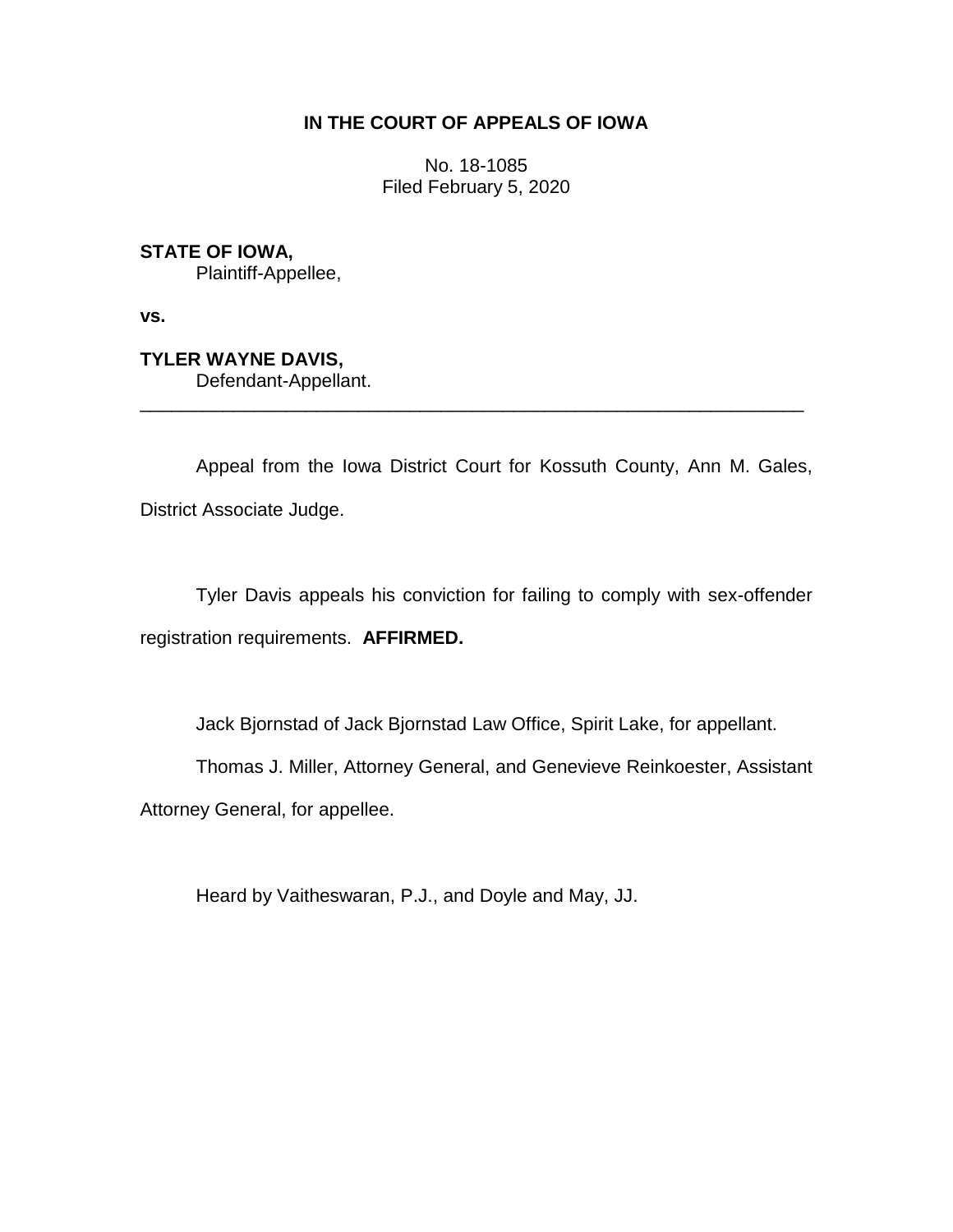## **MAY, Judge.**

 $\overline{a}$ 

Tyler Davis appeals his conviction for failure to comply with sex-offender registration requirements. We affirm.

#### **I. Facts and Prior Proceedings**

On December 9, 2015, around 1:00 a.m., Algona Police Officer Doug Ray stopped Davis for a traffic violation. When Kossuth County Sheriff Sergeant Charles Robinson heard about the stop, <sup>1</sup> he recognized Davis's name and remembered his status as a sex offender. Curious why Davis was driving in Kossuth County in the early morning hours, Robinson asked Ray to hold Davis at the traffic stop so he could come question Davis.

When Robinson arrived at the stop location, he asked Davis why he was in the county at that time. Davis stated he just finished work at Snap-On, <sup>2</sup> where he had been working since June. Robinson inquired whether Davis had registered his work location in Kossuth County in compliance with Iowa's sex-offender registry requirements. <sup>3</sup> Davis stated he had. Robinson used the computer in his vehicle to test Davis's statement. Robinson's investigation suggested Davis was not registered in Kossuth County. Upon hearing this news, Davis said he registered in June.

<sup>&</sup>lt;sup>1</sup> At trial, Robinson testified, "I heard Algona police officer Doug Ray conduct a traffic stop." Presumably, he heard this over the police radio.

<sup>&</sup>lt;sup>2</sup> Davis does not challenge the assumption that Snap-On is located in Kossuth County.

<sup>&</sup>lt;sup>3</sup> Iowa Code section 692A.104(2) (2015) mandates: "A sex offender shall, within five business days of changing . . . employment, . . . appear in person to notify the sheriff of each county where a change has occurred."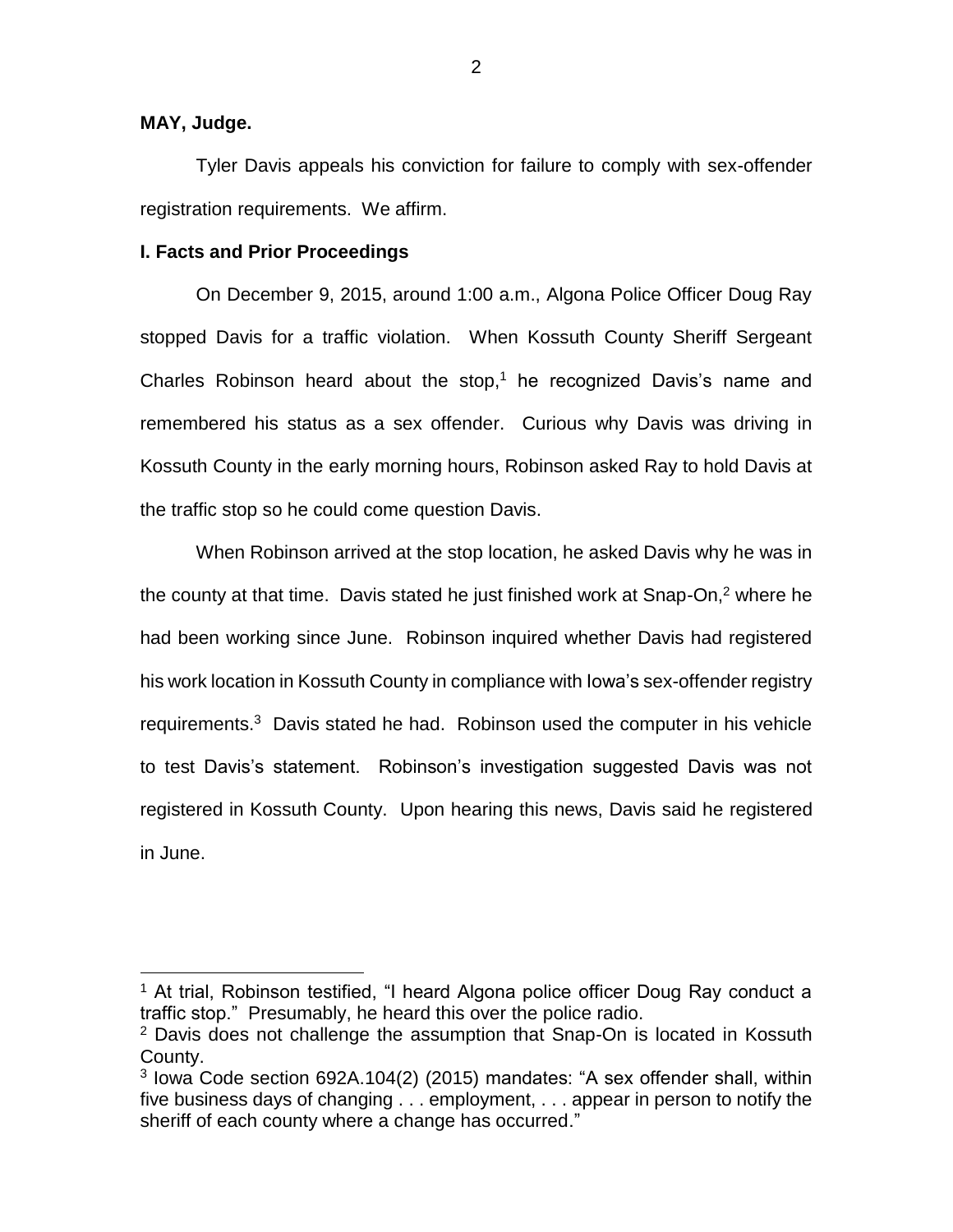Later in the morning, Robinson investigated further. He spoke with Tammy Eden, an employee of the Kossuth County Sheriff's Department. Eden's work includes handling sex-offender registrations. Eden told Robinson that Davis was not registered in the county. However, through a database, she was able to see that, in June, Davis registered in Palo Alto County and listed Snap-On as his place of employment.

The State charged Davis with failing to register as a sex-offender in violation of sections 692A.111(1) and 692A.104(2). Following a bench trial,<sup>4</sup> the district court found Davis guilty as charged. Davis appeals, alleging he received ineffective assistance of counsel.<sup>5</sup>

### **II. Discussion**

 $\overline{a}$ 

Davis claims counsel was ineffective for failing to move to suppress statements he made during the traffic stop. At oral argument, he clarified he also claims counsel was ineffective for failing to move to suppress evidence stemming from the resulting investigation. He argues his statements to Robinson were compelled, in violation of the Fifth Amendment of the United States Constitution as well as article I, section 9 of the Iowa Constitution.

<sup>&</sup>lt;sup>4</sup> Davis stipulated that he is a sex offender subject to chapter 692A's registration requirements.

<sup>&</sup>lt;sup>5</sup> We recognize Iowa Code section 814.7 was recently amended to provide in pertinent part: "An ineffective assistance of counsel claim in a criminal case shall be determined by filing an application for postconviction relief" and "shall not be decided on direct appeal from the criminal proceedings." *See* 2019 Iowa Acts ch. 140, § 31. In *State v. Macke*, however, our supreme court held the amendment "appl[ies] only prospectively and do[es] not apply to cases pending on July 1, 2019." 933 N.W.2d 226, 235 (Iowa 2019). We are bound by our supreme court's holding. We conclude, therefore, the amendment "do[es] not apply" to this case, which was pending on July 1, 2019. *Id.*